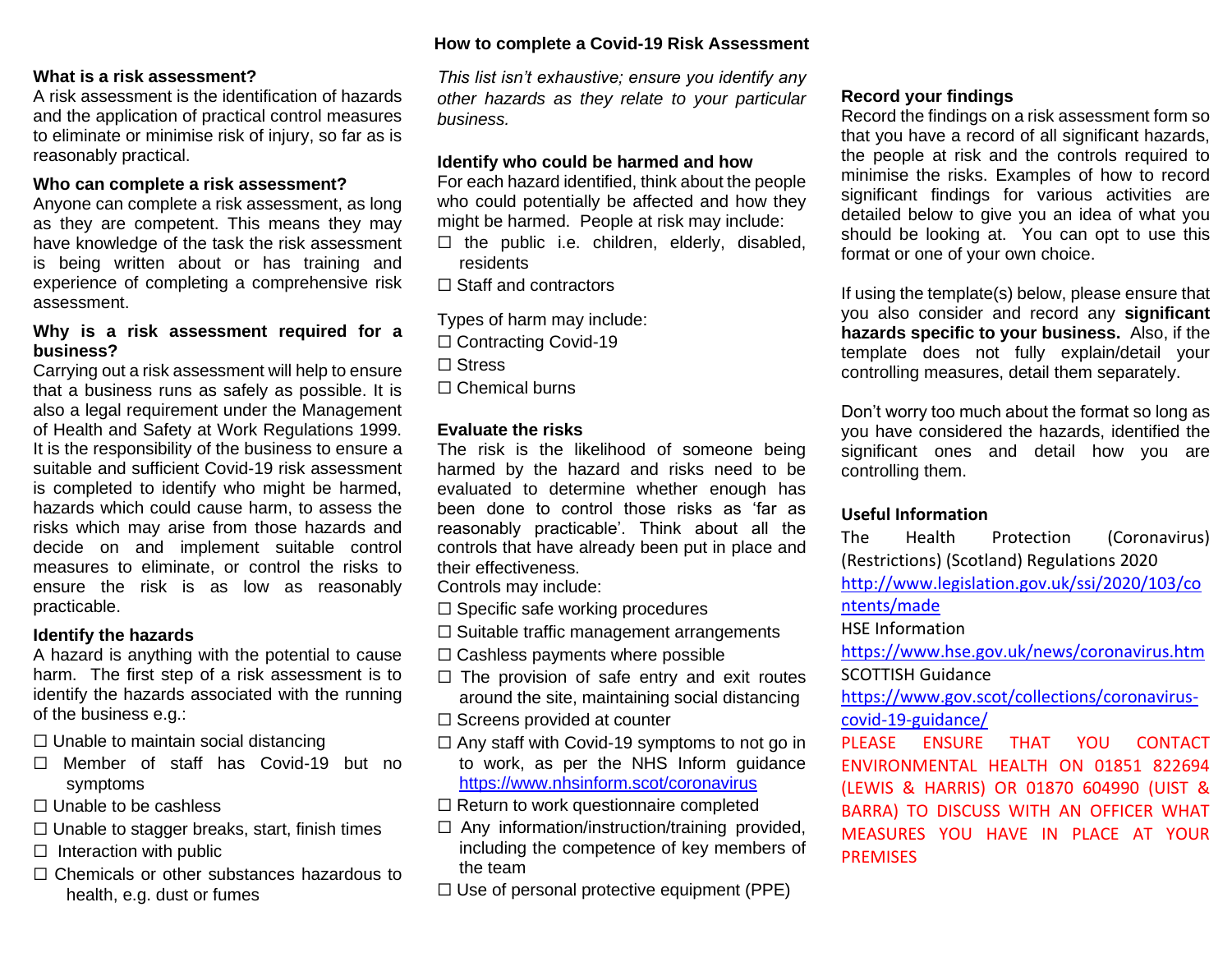|                   | <b>Risk Assessment for:</b>                                                                   |                                                                                                                                                                                                                                                                                                                                                                                                                                                                                                                                                                                                                                                                                                                                                                                                                                                                                                                                                                                                                                                     |
|-------------------|-----------------------------------------------------------------------------------------------|-----------------------------------------------------------------------------------------------------------------------------------------------------------------------------------------------------------------------------------------------------------------------------------------------------------------------------------------------------------------------------------------------------------------------------------------------------------------------------------------------------------------------------------------------------------------------------------------------------------------------------------------------------------------------------------------------------------------------------------------------------------------------------------------------------------------------------------------------------------------------------------------------------------------------------------------------------------------------------------------------------------------------------------------------------|
|                   | What are the hazards?                                                                         | What measure we have in place to control the risks (to members of the public and staff) $\Box$ tick if applicable and add you own items                                                                                                                                                                                                                                                                                                                                                                                                                                                                                                                                                                                                                                                                                                                                                                                                                                                                                                             |
| $\Box$<br>General | Unable to maintain<br>social distancing E.g.<br>lack of space in premises<br>$\Box$<br>$\Box$ | □ Prior to opening your business check to see what measures you can put in place to meet current social distancing requirements<br>$\Box$ Is there sufficient space within premises to allow members of the public inside safely whilst maintain social distancing<br>requirements<br>$\Box$ Emergency routes to be of adequate width and kept clear at all times.<br>$\Box$ If members of the public are accessing premises can it be done safely, is there a queuing system outside, how is it being<br>managed<br>$\Box$ Deliveries only or phone orders and collection at pre-arranged time<br>$\Box$ Have staff been trained in the new way of working<br>□ When re-opening businesses anticipate demand and have a graduated opening process to minimise risk of business being<br>overwhelmed. Only take orders that can be reasonably delivered/collected at time allocated. Have contingency plans if large<br>queues start forming.<br>П<br>□                                                                                             |
| $\Box$<br>General | Unable to have 2m<br>separation between<br>staff:<br>$\Box$<br>$\Box$                         | □ Is your business permitted to be open and listed in Part 3 of Schedule 1 of the Health Protection (Coronavirus) (Restrictions)<br>(Scotland) Regulations 2020 http://www.legislation.gov.uk/ssi/2020/103/contents/made<br>□ Have you considered all reasonably practicable measures to ensure 2m separation (change workflow/practices/activities)<br>□ What measures do you have in place to ensure social distancing is adhered to for staff whenever possible; staggered breaks,<br>minimising staff numbers, staggered start and finish times etc.<br>$\Box$ Drivers working on their own in company vehicles<br>□ Appropriate PPE available if required<br>$\Box$ Handwashing facilities and hand sanitiser available<br>□ If certain staff cannot maintain social distancing then consider social network of these staff - i.e. staff work in defined teams all<br>the time. List what reasonably practicable measures that you have in place, if unable to have measures in place consider whether<br>your premises should close<br>$\Box$ |
| $\Box$<br>General | Member of staff has<br>Covid-19 symptoms<br>$\Box$<br>$\Box$                                  | □ Ensure staff are advised of the symptoms to look out for and if feeling unwell to follow advice on NHS Inform website<br>https://www.nhsinform.scot/illnesses-and-conditions/infections-and-poisoning/coronavirus-covid-19<br>□ Before returning to work ensure 'Return To Work' Questionnaire is completed and person deemed fit to return.<br>□ Have other members of staff come into contact with staff member with symptoms? Do they need to isolate? Toolbox talk<br>available for staff on HSE website<br>$\Box$ Does premises need deep clean?<br>□If an employee contracts virus at work it is reportable under RIDDOR https://www.hse.gov.uk/riddor/report.htm                                                                                                                                                                                                                                                                                                                                                                           |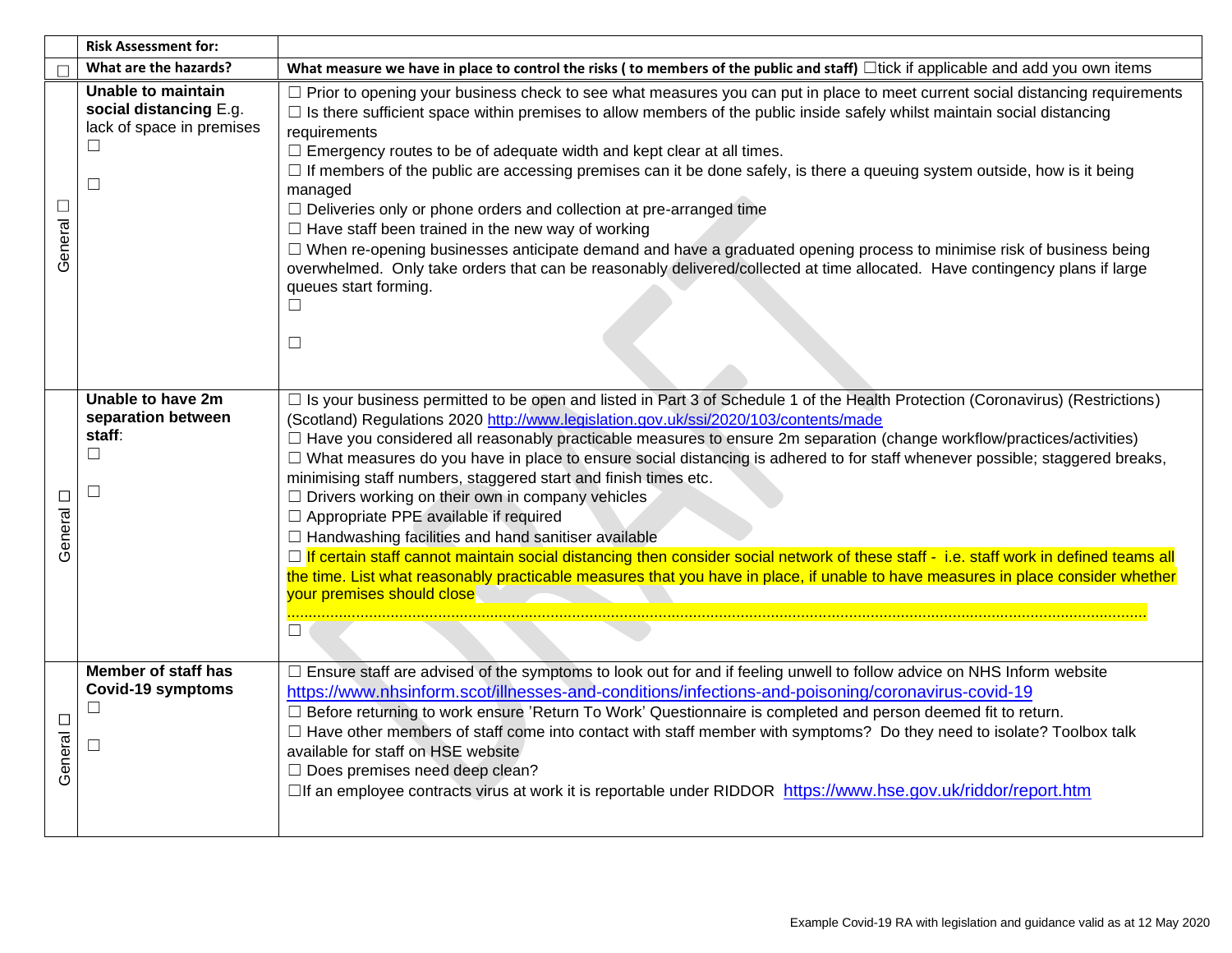|                   | <b>Risk Assessment for:</b>                                                                                                 |                                                                                                                                                                                                                                                                                                                                                                                                                                                                                                                                                                                                                                                                                                                                                                               |
|-------------------|-----------------------------------------------------------------------------------------------------------------------------|-------------------------------------------------------------------------------------------------------------------------------------------------------------------------------------------------------------------------------------------------------------------------------------------------------------------------------------------------------------------------------------------------------------------------------------------------------------------------------------------------------------------------------------------------------------------------------------------------------------------------------------------------------------------------------------------------------------------------------------------------------------------------------|
|                   | What are the hazards?                                                                                                       | What measure we have in place to control the risks (to members of the public and staff) $\Box$ tick if applicable and add you own items                                                                                                                                                                                                                                                                                                                                                                                                                                                                                                                                                                                                                                       |
| $\Box$<br>General | <b>Premises has been</b><br>closed for a number of<br>weeks<br>$\Box$<br>$\Box$                                             | □ Premises checks required prior to opening, including; is equipment safe to use, Legionella checks and procedures in place,<br>does system need flushed?<br>$\Box$ Are staff able to and happy to go back to work with certain measures in place?<br>$\Box$                                                                                                                                                                                                                                                                                                                                                                                                                                                                                                                  |
| General           | <b>Access/egress</b><br>Safe system for<br>entering/exiting the<br>premises,<br><b>Emergency access</b><br>$\Box$<br>$\Box$ | $\Box$ If public accessing building is the entry supervised by identifiable members of staff where appropriate<br>$\Box$ Are instructions/information given to members of public on how to queue safely maintaining 2m separation and also how and when<br>to enter premises, posters on display<br>$\Box$ Is the entrance large enough to allow people both in and out or will there need to be a one in and one out system to prevent<br>crossover.<br>$\Box$ There a one-way system around premises, floor stickers marking out 2m distance. If this is not possible how are customers<br>being directed around the premises to maintain social distancing; limiting numbers allowed in at any one time or arranging for only<br>telephone orders and deliveries<br>$\Box$ |
| General           | Staff are self-isolating or<br>furloughed<br>□<br>П                                                                         | $\Box$ Is the premises able to open with limited staff<br>□ Are there arrangements/changes to the business with less staff available; reduced opening hours, telephone orders only,<br>deliveries etc<br>$\Box$<br>$\Box$                                                                                                                                                                                                                                                                                                                                                                                                                                                                                                                                                     |
| ieneral<br>ပ      | <b>Handling cash</b><br>$\Box$<br>□                                                                                         | $\Box$ Business does not have the capacity to go cashless, what measures are in place to protect staff; hand washing facilities<br>available and hand sanitiser, PPE, screens up at till to add barrier between customers and staff, hand sanitiser available for<br>customers too<br>$\Box$ Cashless systems available and preferred option for payment; orders only taken over phone and payment by card only<br>$\Box$                                                                                                                                                                                                                                                                                                                                                     |
| $\Box$<br>General | Crowd intensity & pinch<br>points<br>$\Box$<br>$\Box$                                                                       | $\Box$ Numbers allowed on the premises strictly monitored<br>$\Box$ Have sufficient members of staff to manage crowds and queues.<br>$\Box$ Entrances and exits wide enough to accommodate numbers safely or only permit one in and one out policy with no cross over<br>$\Box$                                                                                                                                                                                                                                                                                                                                                                                                                                                                                               |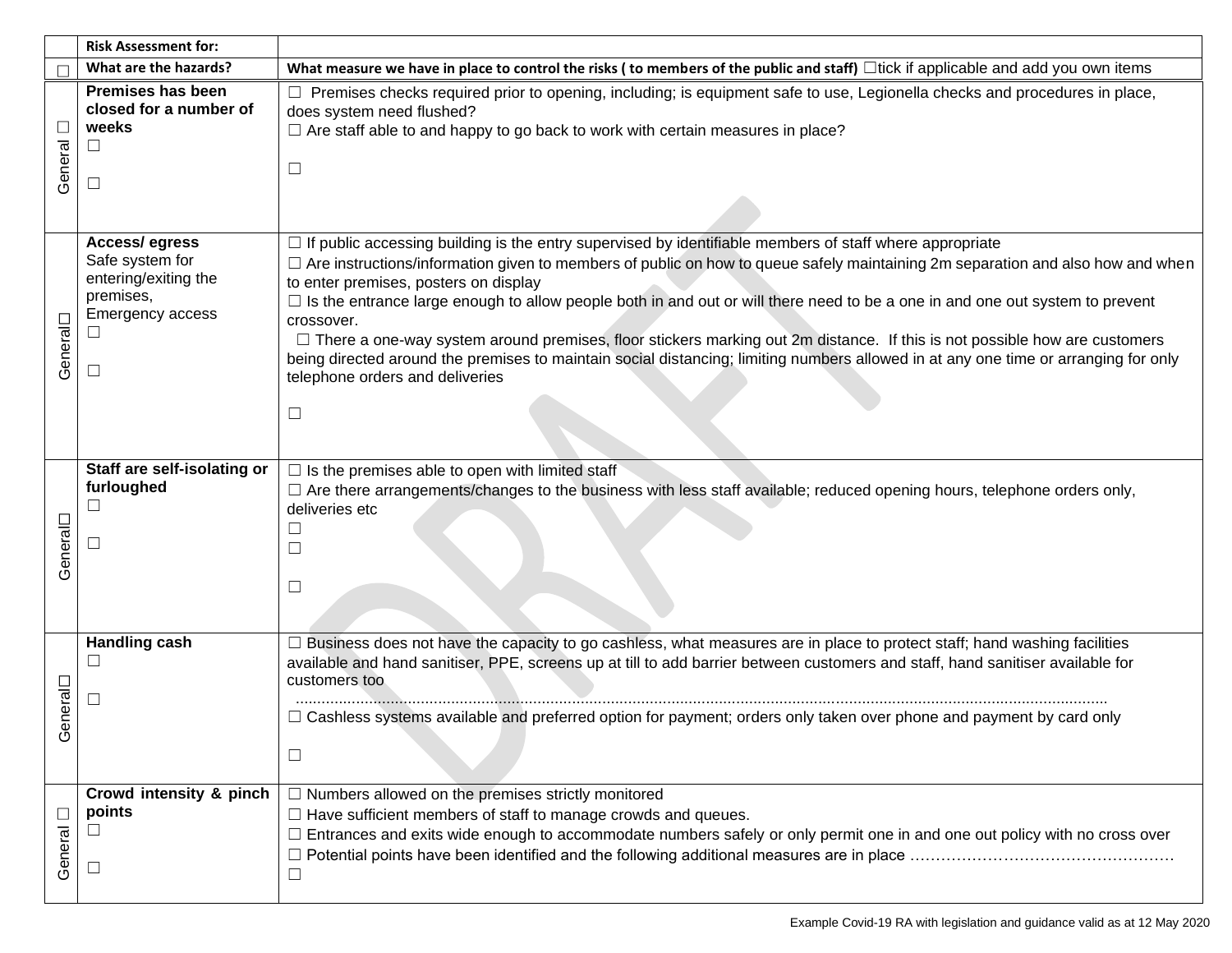|                    | <b>Risk Assessment for:</b>                                            |                                                                                                                                                                                                                                                                                                                                                                                                                                                                                                                            |
|--------------------|------------------------------------------------------------------------|----------------------------------------------------------------------------------------------------------------------------------------------------------------------------------------------------------------------------------------------------------------------------------------------------------------------------------------------------------------------------------------------------------------------------------------------------------------------------------------------------------------------------|
|                    | What are the hazards?                                                  | What measure we have in place to control the risks (to members of the public and staff) $\Box$ tick if applicable and add you own items                                                                                                                                                                                                                                                                                                                                                                                    |
| eneral<br>$\sigma$ | <b>Chemical Usage</b>                                                  | □ Has appropriate COSHH assessment been carried out https://www.hse.gov.uk/coshh/basics/index.htm<br>$\Box$ Have you considered what cleaning chemicals are appropriate for use on your premises, suitable contact time etc<br>$\Box$ Have staff been trained to use the chemicals properly<br>$\Box$ Is there a cleaning schedule in place for regular cleaning and disinfection of hand contact surfaces and other areas of the<br>premises, who is checking and monitoring this<br>$\Box$<br>$\Box$<br>$\Box$<br>$\Box$ |
| Vehicles           | Vehicles: Do you have<br>work vehicles, delivery<br>vans etc<br>$\Box$ | □ Number of staff with access to vehicles, cleaning regime in place for inside vehicles, hand contact surfaces; door handles<br>steering wheel etc what checks are in place for ensuring this has been done<br>$\Box$ Is hand sanitiser available or PPE for staff, have they been trained in its use? Who is responsible for ensuring vehicles have<br>adequate supplies<br>$\Box$ What measures are in place to ensure social distancing in place inside the vehicle?<br>$\Box$<br>$\Box$<br>П                           |

|                 | Hazards: | $\Box$ |
|-----------------|----------|--------|
|                 | $\Box$   |        |
|                 |          | $\Box$ |
| ٮ               |          |        |
|                 | ┍        | $\Box$ |
| Specific        | └        | ┍      |
|                 |          |        |
|                 |          |        |
| <b>Business</b> |          |        |
|                 |          |        |
|                 |          |        |
|                 |          |        |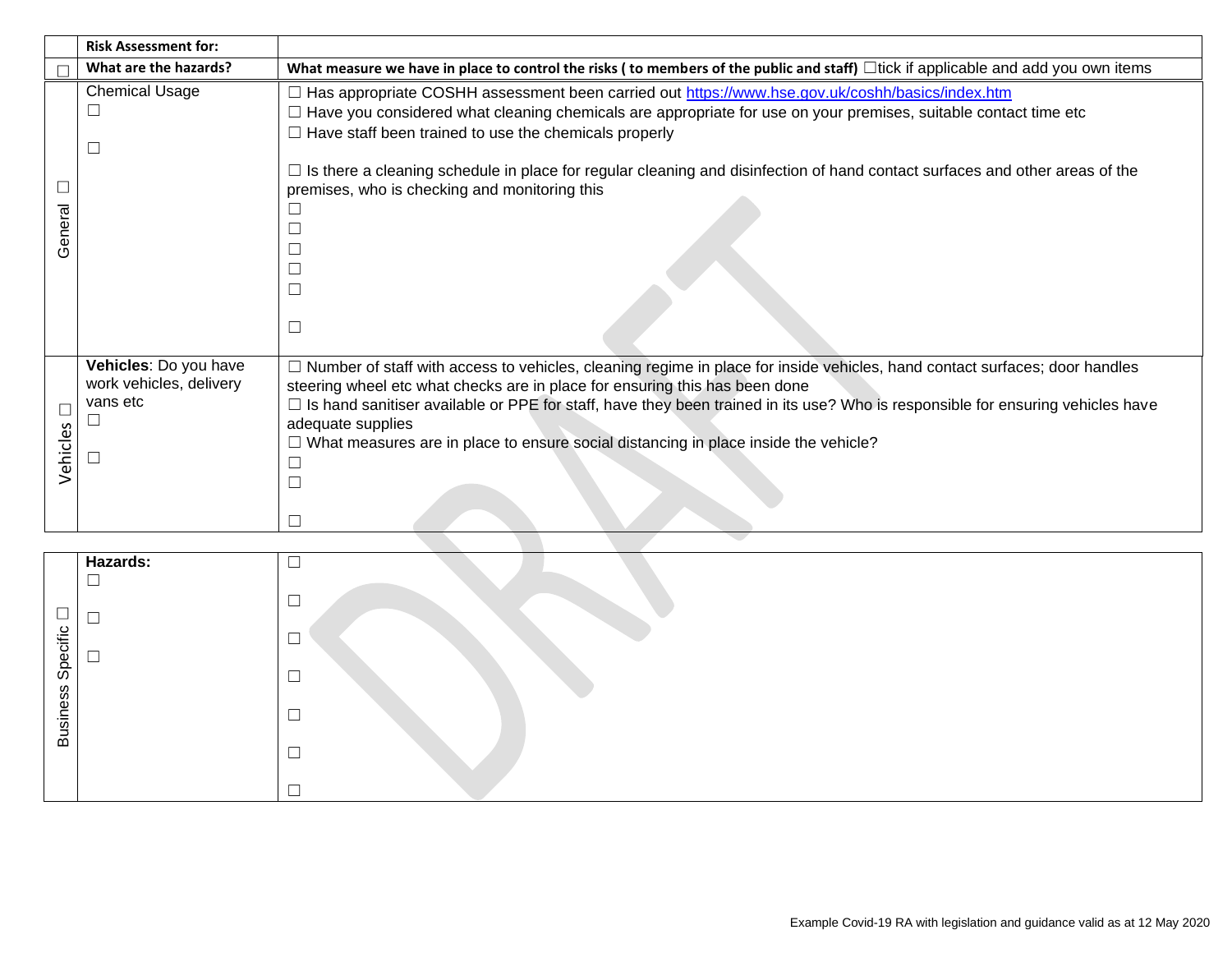|                          | <b>Risk Assessment for:</b>            |                                                                                                                                   |
|--------------------------|----------------------------------------|-----------------------------------------------------------------------------------------------------------------------------------|
| $\Box$                   | What are the hazards?                  | What measure we have in place to control the risks (to members of the public and staff) Itick if applicable and add you own items |
|                          | Hazards:<br>$\Box$                     | $\Box$                                                                                                                            |
| $\Box$                   | $\Box$                                 | $\Box$                                                                                                                            |
| <b>Business Specific</b> | $\Box$                                 | $\Box$<br>$\Box$                                                                                                                  |
|                          |                                        |                                                                                                                                   |
|                          |                                        | $\Box$                                                                                                                            |
|                          |                                        | $\Box$                                                                                                                            |
|                          |                                        | $\Box$                                                                                                                            |
| Business Specific        | Hazards:<br>$\Box$<br>$\Box$<br>$\Box$ | $\Box$<br>$\Box$<br>$\Box$<br>$\Box$<br>$\Box$<br>$\Box$<br>$\Box$                                                                |
| Business Specific        | Hazards:<br>$\Box$<br>$\Box$<br>$\Box$ | $\Box$<br>$\Box$<br>$\Box$<br>$\Box$<br>$\Box$<br>$\Box$<br>$\Box$                                                                |